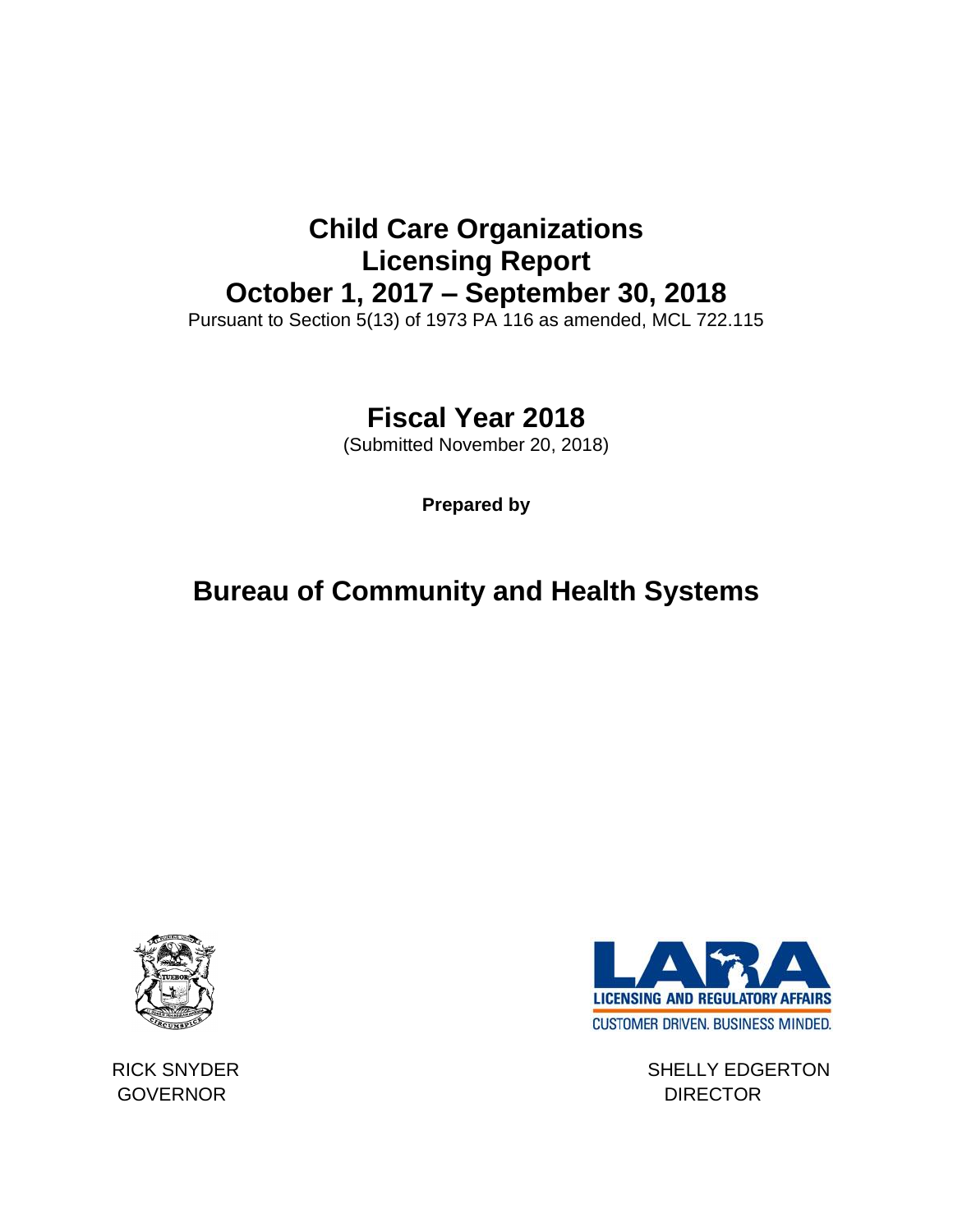## **REPORT AUTHORITY**

Pursuant to section 5(13) of the Child Care Organizations Act, 1973 PA 116 as amended, MCL 722.115, the department director shall submit a report by December 1 of each year to the standing committees and appropriations subcommittees of the Senate and House of Representatives concerned with human services and children's issues. The department director shall include in the report all of the following information regarding applications for licenses and registrations only for child care centers, group child care homes, and family child care homes filed under this act during the preceding fiscal year:

- (a) The number of initial and renewal applications the department received and completed within the 6-month time period described in subsection (9).
- (b) The number of applications requiring a request for additional information.
- (c) The number of applications rejected.
- (d) The number of licenses and registrations not issued within the 6-month period.
- (e) The average processing time for initial and renewal licenses and registrations granted after the 6-month period.

### **DEPARTMENT OVERVIEW**

LARA is composed of agencies and commissions that promote business growth and job creation through streamlined, simple, fair, and efficient regulation, while at the same time protect the health and safety of Michigan's citizens.

The Bureau of Community and Health Systems (BCHS) serves to protect and ensure safe, effective, efficient and accessible community and health care services delivered by state licensed and federally certified providers in Michigan. It is responsible for state licensing of facilities, agencies and programs under all of the following public acts:

- Adult Foster Care Facility Licensing Act, Act 218 of 1979
- Child Care Organizations Act, Act 116 of 1973
- Mental Health Code, Act 258 of 1974
- Public Health Code, Act 368 of 1978.

The bureau also serves as the state agency responsible for conducting certification activities on behalf of the Centers for Medicare and Medicaid Services (CMS) to ensure covered health providers and suppliers meet federal conditions to participate in the Medicare and Medicaid programs.

The majority of state licensing activities involve the issuance and renewal of licenses to qualified facilities, agencies, and programs; conducting initial, routine and revisit inspections to determine compliance with state and federal requirements; and investigating complaints against state licensed and federally certified providers.

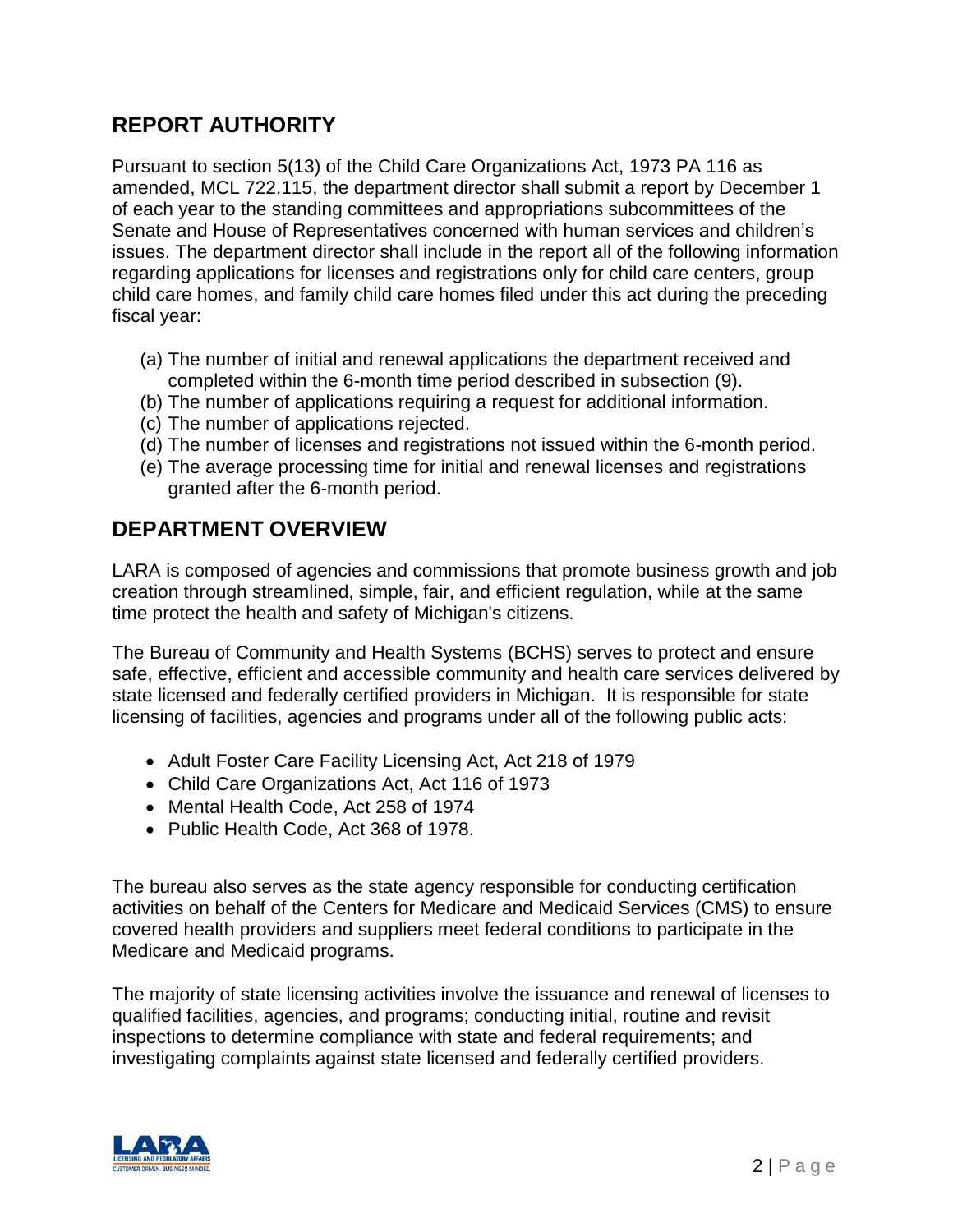## **REPORTING REQUIREMENTS**

#### **ORIGINAL Applications**

|                               | Capacity    | <b>Licenses Issued</b>                  |           |                                             |
|-------------------------------|-------------|-----------------------------------------|-----------|---------------------------------------------|
| <b>Facility Type</b>          |             | <b>Within 180 Days</b><br>Over 180 Days |           |                                             |
|                               |             | Count (a)                               | Count (d) | <b>Average Days If</b><br>Over 180 Days (e) |
| <b>Child Care Center</b>      | $1 - 101 +$ | 266                                     |           |                                             |
| <b>Child Care Family Home</b> | $1 - 6$     | 342                                     |           |                                             |
| Child Care Group Home         | $7-12$      | 126                                     |           |                                             |
| Total                         |             | 734                                     |           |                                             |

#### **RENEWAL Applications**

|                          |                 | <b>Licenses Issued</b> |               |                                             |
|--------------------------|-----------------|------------------------|---------------|---------------------------------------------|
| <b>Facility Type</b>     | <b>Capacity</b> | <b>Within 180 Days</b> | Over 180 Days |                                             |
|                          |                 | Count (a)              | Count (d)     | <b>Average Days If</b><br>Over 180 Days (e) |
| <b>Child Care Center</b> | $1 - 101 +$     | 2,321                  |               |                                             |
| Child Care Family Home   | 1-6             | 626                    |               |                                             |
| Child Care Group Home    | $7-12$          | 866                    |               |                                             |
| Total                    |                 | 3,813                  |               |                                             |

### **REJECTED (Revocation)**

| <b>Facility Type</b>          | <b>Capacity</b> | Count (c) |
|-------------------------------|-----------------|-----------|
| <b>Child Care Center</b>      | $1 - 101 +$     |           |
| <b>Child Care Family Home</b> | 1-6             | 1 Q       |
| <b>Child Care Group Home</b>  | 7-12            | 19        |
| Total                         |                 | 45        |

### **REJECTED (Refusal to Renew)**

| <b>Facility Type</b>     | <b>Capacity</b> | Count (c) |
|--------------------------|-----------------|-----------|
| <b>Child Care Center</b> | $1 - 101 +$     |           |
| Child Care Family Home   | 1-6             |           |
| Child Care Group Home    | 7-12            |           |
| Total                    |                 |           |